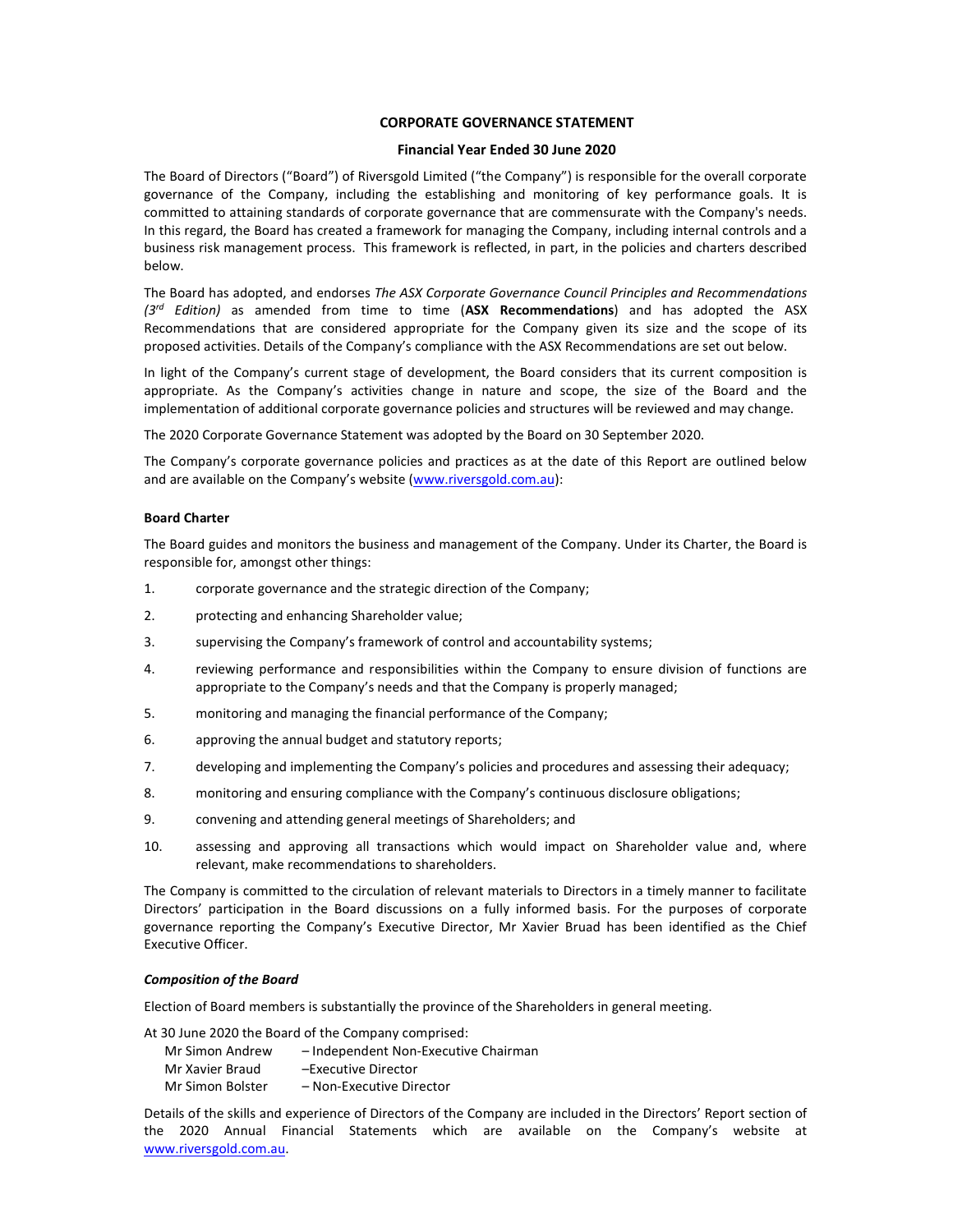# Audit Committee Charter

The Board has adopted an Audit Committee Charter which outlines the composition of the committee, its purpose, its responsibilities and requirements of its meetings. In summary, the audit committee is responsible for ensuring the integrity of the Company's financial statements, the effectiveness of financial reporting and liaison with the Company's auditor.

Until the size and/or activities of the Company warrant the creation of a separate audit committee, the duties of an audit committee will be undertaken by the full Board.

## Remuneration Committee Charter

The Board has adopted a Remuneration Committee Charter which outlines the composition of the committee, its role, its responsibilities, its authority, and requirements of its meetings. In summary, the remuneration committee is responsible for preparing and reviewing the Company's strategy with regard to remunerating, recruiting, incentivising, retaining, and where appropriate, terminating the Company's executives, nonexecutive directors and employees.

Until the size and / or activities of the Company warrant the creation of a separate remuneration committee, the duties of a remuneration committee will be undertaken by the full Board.

# Code of Conduct for Directors, Senior Executives and Employees

The Board has adopted a Code of Conduct for Directors, senior executives and employees to promote ethical and responsible decision making and execution of their roles and responsibilities. The code is based on a code of conduct prepared by the Australian Institute of Company Directors.

# Continuous Disclosure Policy

The Company is, subject to the exceptions contained in the Listing Rules, required to disclose to ASX any information concerning the Company which is not generally available and which a reasonable person would expect to have a material impact on the price or value of the Company's Shares.

The Company is committed to observing its disclosure obligations under the Corporations Act and the Listing Rules. The policy encourages a culture of openness which is conducive to fulfilment of the Company's disclosure obligations and creates clear lines of communication and authority with regard to the dissemination of information and continuous disclosure issues. In accordance with this policy, all information provided to ASX is made available on the Company's website (www.riversgold.com.au)

#### Share Trading Policy

The Company has adopted a Share Trading Policy to maintain investor confidence in the integrity of Company's internal controls and procedures, and to provide guidance on avoiding any breach of insider trading laws.

Under the policy, all employees and Directors are prohibited from trading in the Company's securities, except during a 10 day trading window that opens 24 hours after the Company makes a public announcement on ASX, including, but not limited to, after a general meeting, and on disclosure of half year, full year and quarterly results.

An employee or Director who is in possession of price sensitive information which is not generally available to the market must not deal in the Company's securities at any time, or if the Chairman directs, even if a trading window is open.

In addition, a Director who wishes to trade in the Company's securities must first obtain the consent of the Chairman.

# Directors' Disclosure Obligations

This policy provides that, in addition to Corporations Act disclosures, any change in a Director's direct or indirect interest in Company securities must be disclosed to the Company so that appropriate disclosure can be made by the Company to ASX in accordance with the Listing Rules.

## Shareholder Communications Policy

This policy details how the Company is committed to keeping Shareholders appraised of the Company's activities, including by providing regular communications that are balanced and understandable, ensuring information is easily accessible, and facilitating Shareholder participation in the Company's general meetings.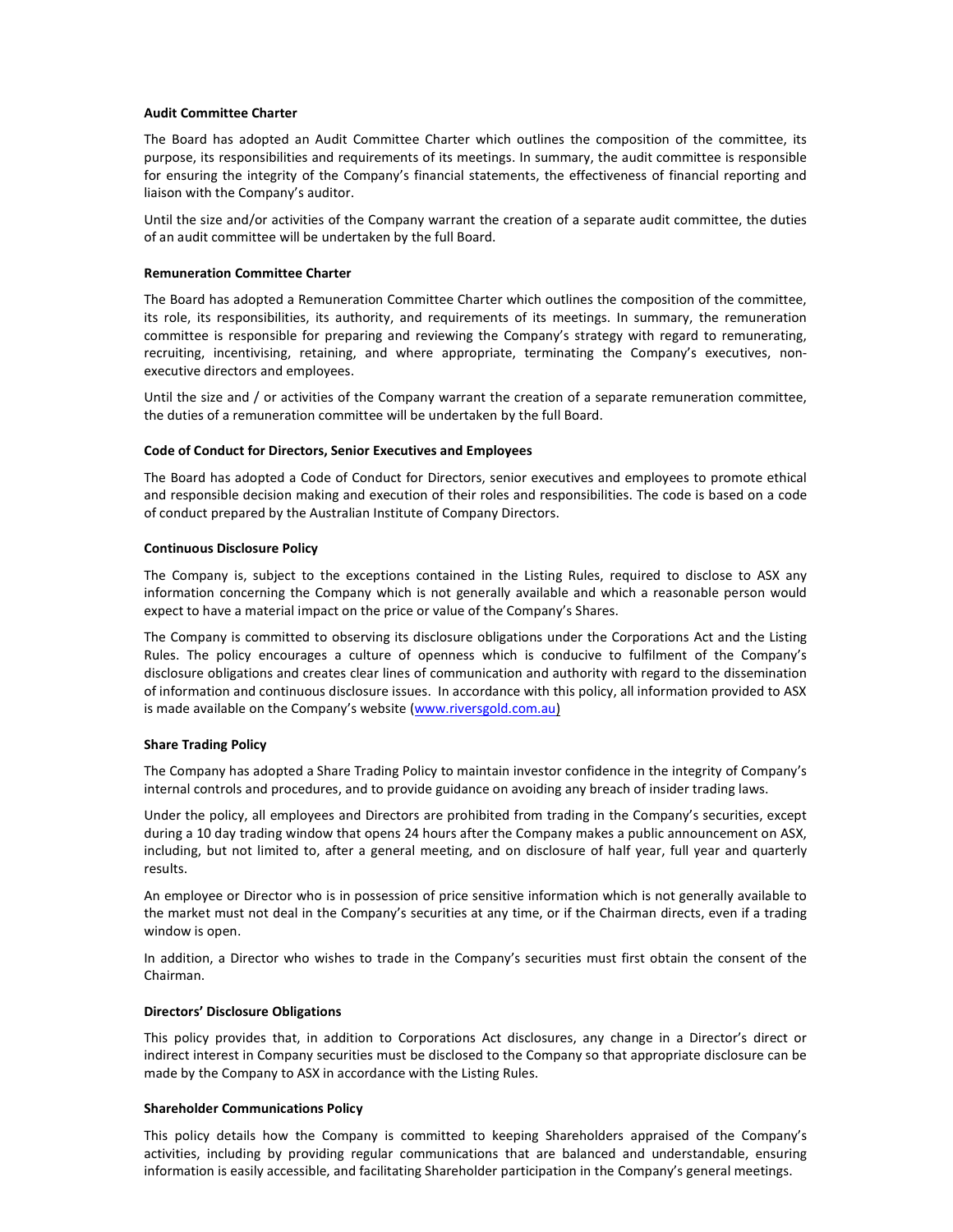# Risk Management Policy

The Executive Director is primarily responsible for administering this policy, which sets out the way in which various types of risk are to be managed, including by reviews of internal controls, financial reporting, operational activities, investment proposals, environmental and safety risks and continuous improvement.

## Diversity policy

The Board has adopted a diversity policy which provides a framework for the Company to achieve, amongst other things, a diverse and skilled Board and workforce, a workplace culture characterised by inclusive practices and behaviours for the benefit of all staff, and a work environment that values and utilises the contributions of all employees, irrespective of gender, culture, disability, age or religion.

The Company employs new employees and promotes current employees on the basis of performance, ability and attitude. The Board is continually reviewing its practices with a focus on ensuring that the selection process at all levels within the organisation is formal and transparent and that the workplace environment is open, fair and tolerant.

The Company, in keeping with the recommendations of the Corporate Governance Council provides the following information regarding the proportion of gender diversity in the organisation as at 30 June 2020:

|                                                                   | Proportion of female / total<br>number of persons employed |
|-------------------------------------------------------------------|------------------------------------------------------------|
| Females employed in the Company as a whole                        | 1/1                                                        |
| Females employed in the Company in senior executive<br>positions* | 1/1                                                        |
| Females appointed as a Director of the Company                    | 0/3                                                        |

\*The Board considers the Company Secretary to be senior executive outside of the Company's directors.

## Whistleblower Policy

In line with the code of conduct, the Company has a Whistleblower Policy which has been endorsed by the Board and ensures that persons who make a report in good faith can do so without fear of intimidation, disadvantage or reprisal. The Whistleblower Policy assists to create a culture within the Company that encourages our people to speak up and raise concerns regarding breaches of internal rules or policy, or conduct that is illegal, unacceptable or undesirable, or concealment of such conduct relating to the Company, its branches, directors, officers, and employees. It encourages the reporting of behaviour that may result in financial or non-financial loss, or reputational damage to the Company and plays a key role in detecting reportable conduct and maintaining good corporate governance

# Anti-Bribery and Corruption Policy

The Company's Anti-Bribery and Corruption Policy has been endorsed by the Board and applies to Directors, officers, employees and consultants to the Company requiring all business to be conducted in an honest and ethical manner and in accordance with all applicable laws, rules and regulations in all jurisdictions in with Riversgold operates.

Riversgold recognises the importance of ethical conduct and protecting human rights and the Company's impact on the environment. The company is committed to adhering to internationally recognised and accepted standards and responsible business conduct.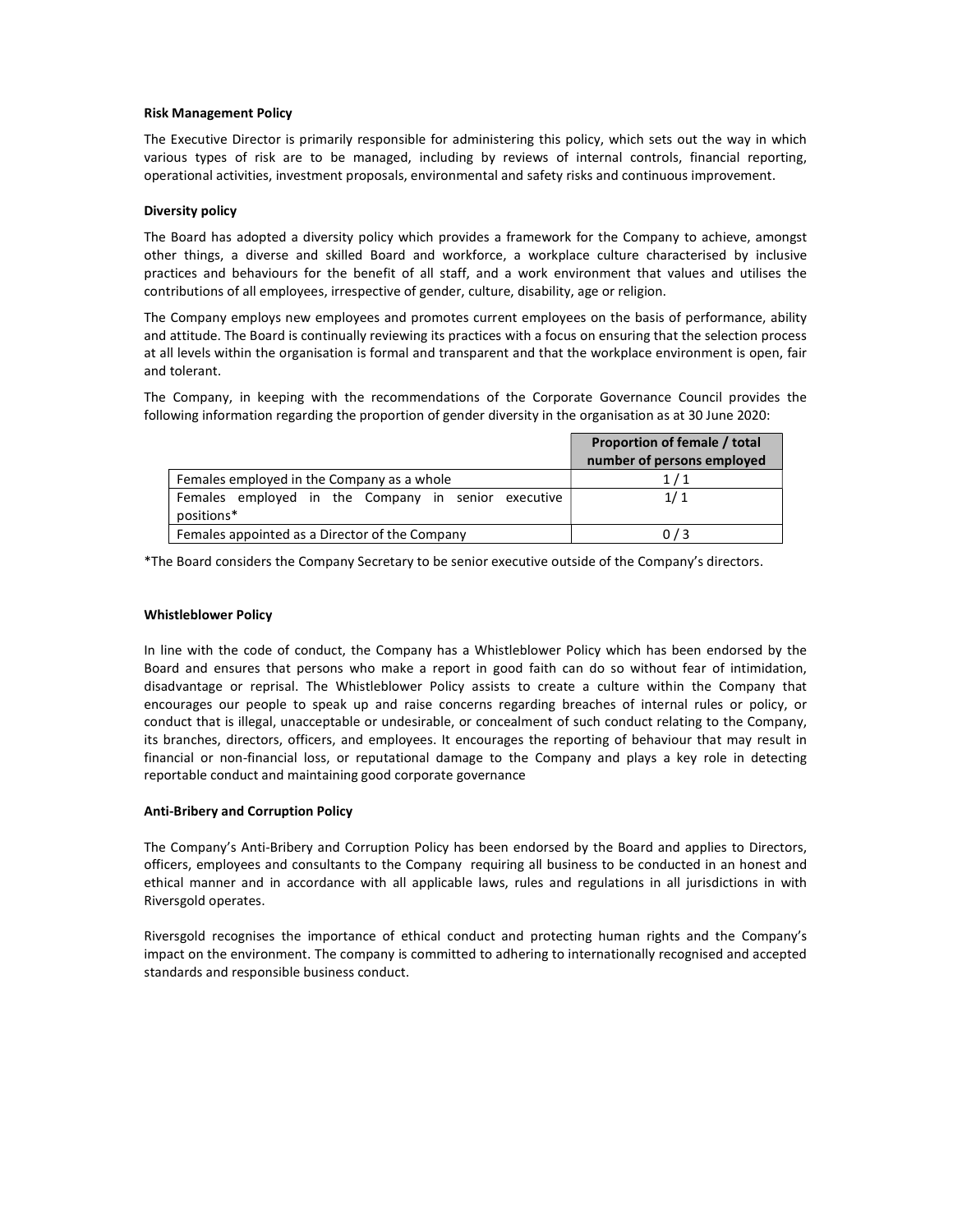The recommendations of the Corporate Governance Council relating to reporting require a Board to set measurable objectives for achieving diversity within the organisation, and to report against them on an annual basis. The Company has implemented measurable objectives as follows:

| <b>Measurable Objective</b>                                                                                                                                                                                                          | <b>Objective</b><br><b>Satisfied</b> | <b>Comment</b>                                                                                                                                                                                                                                     |
|--------------------------------------------------------------------------------------------------------------------------------------------------------------------------------------------------------------------------------------|--------------------------------------|----------------------------------------------------------------------------------------------------------------------------------------------------------------------------------------------------------------------------------------------------|
| Adoption and promotion of a Formal<br><b>Diversity Policy</b>                                                                                                                                                                        | Yes                                  | The Company has adopted a formal diversity policy<br>which has been made publicly available via the ASX<br>and the Company's website.                                                                                                              |
| Company<br>policies<br>To<br>ensure<br>are<br>consistent with and aligned with the goals<br>of the Diversity Policy                                                                                                                  | Yes                                  | The Company's selection, remuneration and<br>promotion practices are merit based and as such<br>are consistent with the goals of the Company's<br>Diversity Policy.                                                                                |
| To provide flexible work and salary<br>arrangements to accommodate<br>family<br>study<br>commitments,<br>and<br>self-<br>improvement goals, cultural traditions<br>and other personal choices of current and<br>potential employees. | Yes                                  | The Company will, where considered reasonable<br>and where compatible with the Company's<br>operations, accommodate requests for flexible<br>working arrangements.                                                                                 |
| To implement clear and transparent<br>policies governing reward and recognition<br>practices.                                                                                                                                        | Yes                                  | The Company grants reward and promotion based<br>on merit and responsibility as part of its annual and<br>ongoing review processes.                                                                                                                |
| To provide relevant and challenging<br>professional development and training<br>opportunities for all employees.                                                                                                                     | Yes                                  | The Company seeks to continually encourage self-<br>improvement in all employees, irrespective of<br>seniority, ability or experience, through external<br>and internal training courses, regular staff meetings<br>and relevant on job mentoring. |

The Company has not at this time implemented specific measurable objectives regarding the proportion of females to be employed within the organisation or implement requirements for a proportion of female candidates for employment and Board positions. The Board considers that the setting of quantitative gender based measurable targets is not necessarily consistent with the merit and ability based policies currently implemented by the Company.

The Board will consider the future implementation of gender based diversity measurable objectives when more appropriate to the size and nature of the Company's operations.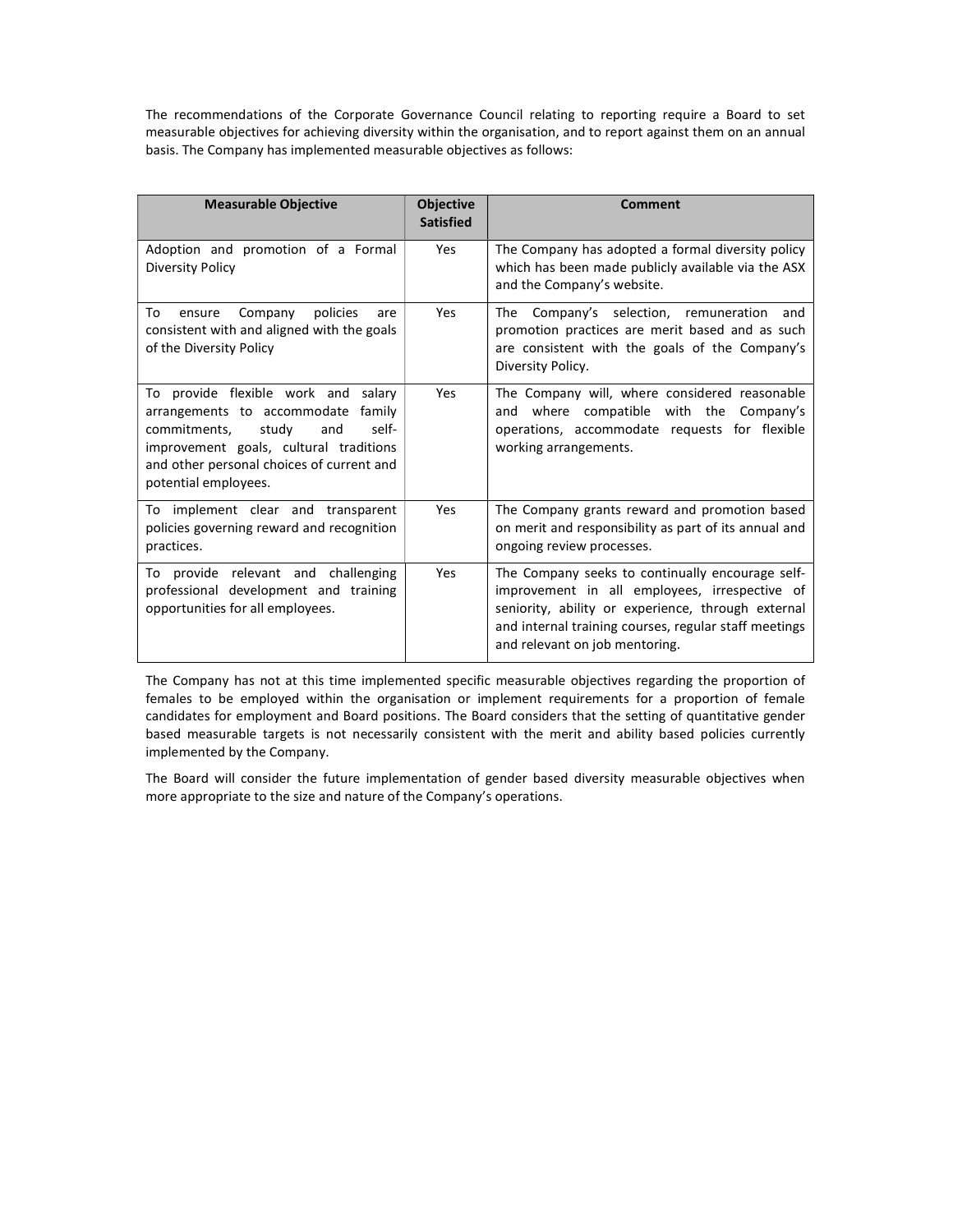# Compliance with ASX recommendations

The Company's compliance with, and departures from, the ASX Recommendations as at the date of the Report are set out below:

| <b>Principles and Recommendations</b>                                                                                                                                                                | <b>Company's Policies</b>                                                                                                                                                                                                                                                                                                             | Degree of<br>compliance |
|------------------------------------------------------------------------------------------------------------------------------------------------------------------------------------------------------|---------------------------------------------------------------------------------------------------------------------------------------------------------------------------------------------------------------------------------------------------------------------------------------------------------------------------------------|-------------------------|
| Principle 1 - Lay solid foundations for management and oversight                                                                                                                                     |                                                                                                                                                                                                                                                                                                                                       |                         |
| 1.1 A listed entity should disclose:                                                                                                                                                                 |                                                                                                                                                                                                                                                                                                                                       |                         |
| (a)<br>the<br>respective<br>roles<br>and<br>responsibilities of the<br>board<br>and<br>management; and<br>(b) those matters expressly reserved for<br>the board and those delegated to               | (a) The Board is responsible for the overall corporate<br>governance of the Company including formulating its<br>strategic direction, setting remuneration<br>and<br>monitoring the performance of Directors and<br>executives.                                                                                                       | Complies                |
| management.                                                                                                                                                                                          | The Board relies on Senior Executives to assist it in<br>approving and monitoring expenditure, ensuring the<br>integrity of internal controls and management<br>information systems and monitoring financial and<br>other reporting.                                                                                                  |                         |
|                                                                                                                                                                                                      | (b) The Board has adopted a Board Charter that<br>formalises its roles and responsibilities and defines<br>the matters that are reserved for the Board and<br>specific matters that are delegated to management.<br>A copy of the Board Charter is available on the<br>Company's website www.riversgold.com.au.                       |                         |
|                                                                                                                                                                                                      | The Board regularly monitors the divisions of<br>functions between the Board and management to<br>ensure the appropriateness to the needs of the<br>Company.                                                                                                                                                                          |                         |
| 1.2 A listed entity should:                                                                                                                                                                          |                                                                                                                                                                                                                                                                                                                                       |                         |
| (a) Complete appropriate checks before<br>appointing a person, or putting forward<br>to security holders a candidate for<br>election, as a director; and<br>(b) Provide to shareholders all material | As part of the process for the identification of suitable<br>future candidates for appointment as a director of<br>the Company, the Board will take into consideration<br>the person's character, experience, education,<br>criminal record and bankruptcy history.                                                                   | Complies                |
| information in the listed entity's<br>possession relevant to a decision on<br>whether to elect or not elect or re-elect<br>a director.                                                               | Candidate details, as recommended by the ASX<br>Corporate<br>Principles<br>Governance<br>and<br>Recommendations, are included in the relevant<br>notice of meeting at which the Company seeks<br>approval from security holders for the election or re-<br>election of an individual as a director of the Company.                    |                         |
| 1.3                                                                                                                                                                                                  |                                                                                                                                                                                                                                                                                                                                       |                         |
| A listed entity should have a written<br>agreement with each director and<br>senior executive setting out the terms<br>of their appointment.                                                         | The Company enters into a written service contract<br>with each of its directors and senior executives which<br>sets out at a minimum a description of their position;<br>duties; responsibilities; to whom they report;<br>circumstances in which their service contract may be<br>terminated; and any entitlement upon termination. | Complies                |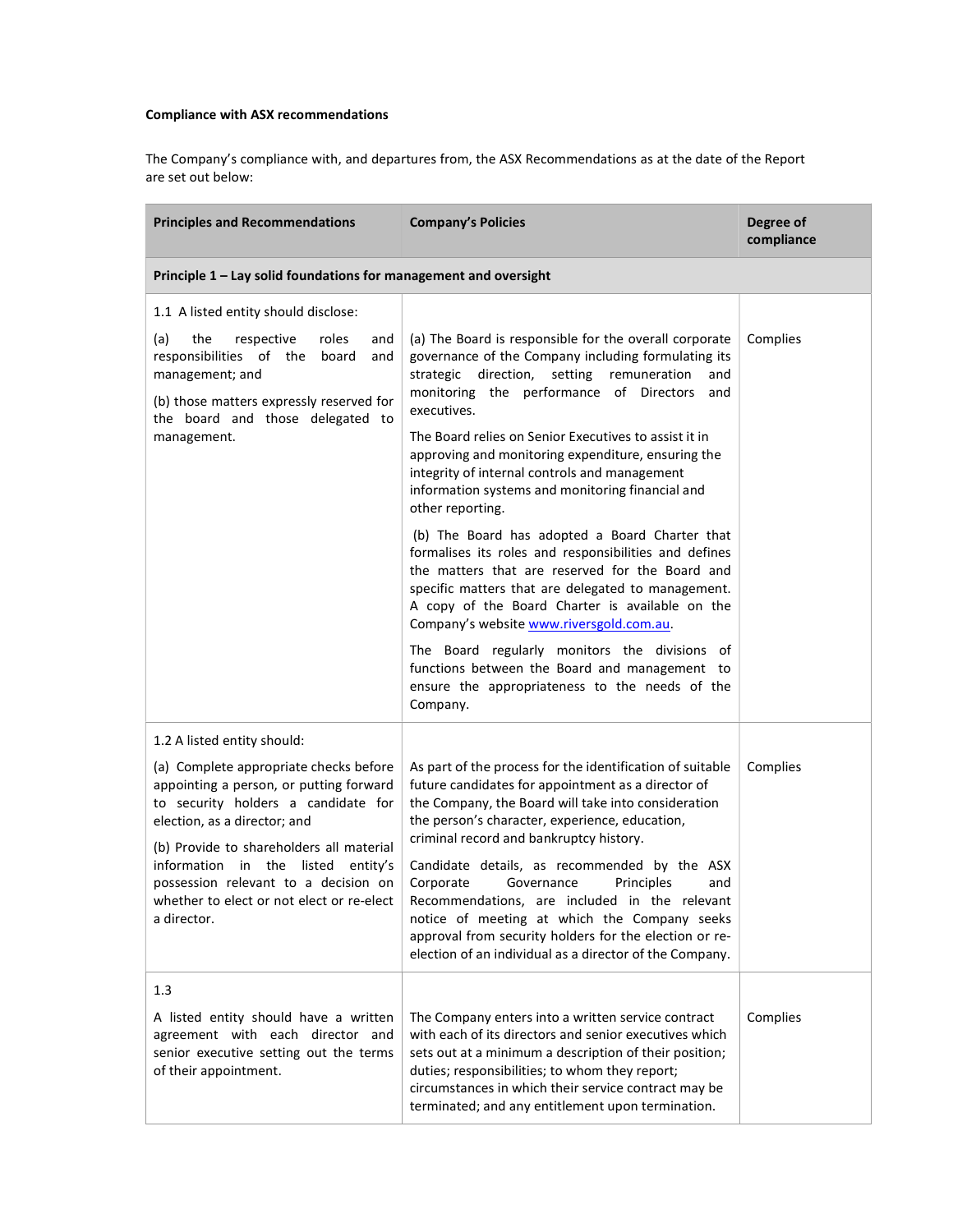| <b>Principles and Recommendations</b>                                                                                                                                                                                                                                                                                                                                                                                                                                                                                                                                                                                                                                                                                                                                                                                                                                                                                                                                                                                                                                                                                                 | <b>Company's Policies</b>                                                                                                                                                                                                                                                                                                                                                                                                                                                                                                                                                                                                                                                                                                                                                                                                                                                                                                                                                                                                           | Degree of<br>compliance |
|---------------------------------------------------------------------------------------------------------------------------------------------------------------------------------------------------------------------------------------------------------------------------------------------------------------------------------------------------------------------------------------------------------------------------------------------------------------------------------------------------------------------------------------------------------------------------------------------------------------------------------------------------------------------------------------------------------------------------------------------------------------------------------------------------------------------------------------------------------------------------------------------------------------------------------------------------------------------------------------------------------------------------------------------------------------------------------------------------------------------------------------|-------------------------------------------------------------------------------------------------------------------------------------------------------------------------------------------------------------------------------------------------------------------------------------------------------------------------------------------------------------------------------------------------------------------------------------------------------------------------------------------------------------------------------------------------------------------------------------------------------------------------------------------------------------------------------------------------------------------------------------------------------------------------------------------------------------------------------------------------------------------------------------------------------------------------------------------------------------------------------------------------------------------------------------|-------------------------|
| 1.4                                                                                                                                                                                                                                                                                                                                                                                                                                                                                                                                                                                                                                                                                                                                                                                                                                                                                                                                                                                                                                                                                                                                   |                                                                                                                                                                                                                                                                                                                                                                                                                                                                                                                                                                                                                                                                                                                                                                                                                                                                                                                                                                                                                                     |                         |
| The Company Secretary is accountable<br>to the board, through the chair, on all<br>do with<br>matters to<br>the<br>proper<br>functioning of the board.                                                                                                                                                                                                                                                                                                                                                                                                                                                                                                                                                                                                                                                                                                                                                                                                                                                                                                                                                                                | The Board Charter outlines the roles, responsibility<br>and accountability of the Company Secretary.<br>The Company Secretary reports to the Board and is<br>responsible for monitoring the extent that Board<br>policy and procedures are followed, and coordinating<br>the timely completion and despatch of Board agenda<br>and briefing material.<br>All directors are to have access to the Company<br>Secretary.                                                                                                                                                                                                                                                                                                                                                                                                                                                                                                                                                                                                              | Complies                |
| 1.5 A listed entity should:                                                                                                                                                                                                                                                                                                                                                                                                                                                                                                                                                                                                                                                                                                                                                                                                                                                                                                                                                                                                                                                                                                           |                                                                                                                                                                                                                                                                                                                                                                                                                                                                                                                                                                                                                                                                                                                                                                                                                                                                                                                                                                                                                                     |                         |
| (a) Establish a diversity policy with<br>measurable<br>objectives<br>to<br>achieve<br>gender diversity and assess annually<br>both the objectives and the entity's<br>achieving<br>them.<br>progress<br>in<br>(b) Disclose the policy or a summary of<br>that<br>policy.<br>(c) Disclose as at the end of each<br>reporting<br>period<br>the<br>measurable<br>objectives for achieving gender diversity<br>set by the board or a relevant<br>committee of the board in accordance<br>with the entity's diversity policy and its<br>progress towards achieving them, and<br>either:<br>(1) the respective proportions of<br>men and women on the board, in<br>executive<br>positions<br>and<br>senior<br>whole organisation<br>the<br>across<br>(including how the entity has<br>defined "senior executive" for these<br>purposes); or<br>(2) if the entity is a "relevant<br>employer" under the Workplace<br>Gender Equality Act (which is not<br>applicable to the Company as at the<br>date of this Prospectus), the entity's<br>most recent "Gender<br>Equality<br>Indicators", as defined<br>in and<br>published under that Act. | (a) The Board has adopted a policy on achieving<br>gender, age and ethnic diversity in the Company's<br>Board and employees.<br>The Executive Director is responsible for ensuring the<br>policy is brought to the attention of all affected<br>persons and for monitoring compliance with the<br>policy.<br>(b) The Company's Diversity Policy is available on the<br>Company's website www.riversgold.com.au.<br>(c) The Board adheres to reporting annually regarding<br>performance against measureable objectives. The<br>details are documented in the Diveristy Policy which<br>is available on the Company's website.<br>(c) The Board will include in the corporate<br>governance statement each year the proportion of<br>male and female employees in the whole<br>organisation, at senior executive level and at Board<br>Level (including how the Company has defined<br>"senior executive" for these purposes).<br>The Company is not a "relevant employer" for the<br>purposes of the Workplace Gender Equality Act. | Complies                |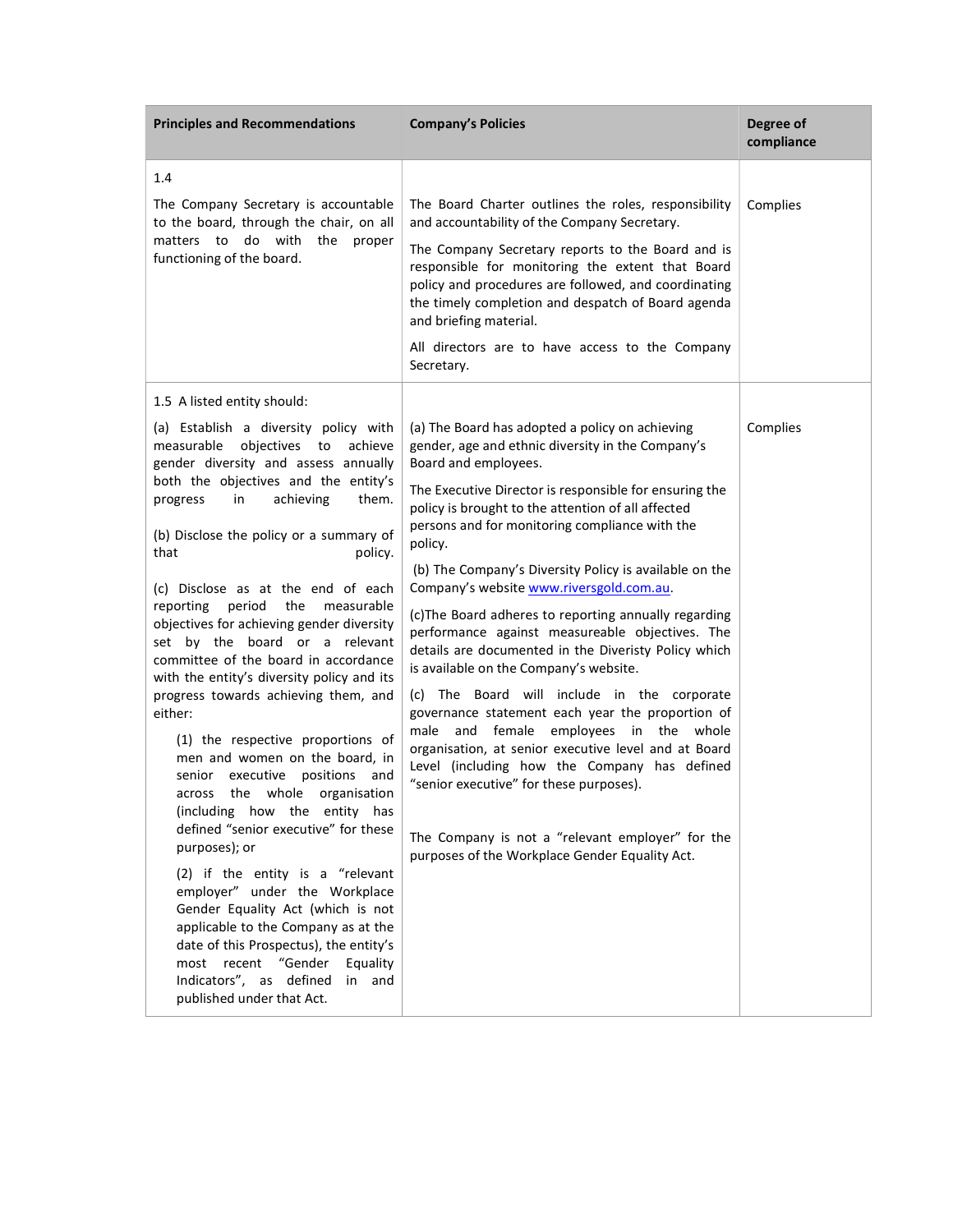| <b>Principles and Recommendations</b>                                                                                                                                                                                                                                                 | <b>Company's Policies</b>                                                                                                                                                                                                                                                                                                         | Degree of<br>compliance |
|---------------------------------------------------------------------------------------------------------------------------------------------------------------------------------------------------------------------------------------------------------------------------------------|-----------------------------------------------------------------------------------------------------------------------------------------------------------------------------------------------------------------------------------------------------------------------------------------------------------------------------------|-------------------------|
| 1.6 A listed entity should:                                                                                                                                                                                                                                                           |                                                                                                                                                                                                                                                                                                                                   |                         |
| (a) Have and disclose a process for<br>periodically evaluating performance of<br>the board, its committees and individual<br>directors.                                                                                                                                               | (a) The Company did not have a formal process for<br>the evaluation of the performance of the board<br>members and committees during the 2020 financial<br>and as such does not comply with<br>year,<br>Recommendation 1.6.                                                                                                       | Does not Comply         |
| (b) Disclose at the end of each reporting<br>whether<br>performance<br>period<br>a<br>evaluation was undertaken in the<br>reporting period in accordance with                                                                                                                         | Until such time as a formal process is developed, the<br>Chairman will assess the performance of the directors<br>and the board (and its various committees).<br>The Company considers that a formal process is not                                                                                                               |                         |
| that process.                                                                                                                                                                                                                                                                         | essential at this stage and that performance<br>evaluation can be effectively assessed on an informal<br>basis.                                                                                                                                                                                                                   |                         |
|                                                                                                                                                                                                                                                                                       | (b) No formal performance evaluation has been<br>undertaken during the year ended 30 June 2020.                                                                                                                                                                                                                                   |                         |
| 1.7 A listed entity should:                                                                                                                                                                                                                                                           |                                                                                                                                                                                                                                                                                                                                   |                         |
| (a) Have and disclose a process for<br>periodically evaluating performance of<br>Senior executives.                                                                                                                                                                                   | (a) The Company did not have a formal process for<br>the evaluation of the performance of senior<br>executives during the 2020 financial year.                                                                                                                                                                                    | Does not Comply         |
| (b) Disclose at the end of each reporting<br>period whether the evaluation was<br>undertaken in accordance with that<br>process.                                                                                                                                                      | As the Company evolves, the Board will establish<br>formal quantitative and qualitative performance<br>evaluation procedures. Until such time as formal<br>procedures are implemented, the Chairman will<br>assess the performance of senior executives.                                                                          |                         |
|                                                                                                                                                                                                                                                                                       | The Company considers that a formal process is not<br>essential at this stage and that performance<br>evaluation can be effectively assessed on an informal<br>basis.                                                                                                                                                             |                         |
|                                                                                                                                                                                                                                                                                       | (b) No formal performance evaluation has been<br>undertaken during the year ended 30 June 2020                                                                                                                                                                                                                                    |                         |
| Principle 2 – Structure the Board to add value                                                                                                                                                                                                                                        |                                                                                                                                                                                                                                                                                                                                   |                         |
| 2.1 The Board of a listed entity should:                                                                                                                                                                                                                                              |                                                                                                                                                                                                                                                                                                                                   |                         |
| (a) have a nomination committee with<br>at least 3 members (a majority of whom<br>are independent directors), be chaired<br>by an independent director, disclose the<br>charter, members and, as at the end of<br>each reporting period, the number of                                | (a) The Board does not consider that the Company is<br>of a relevant size or complexity to warrant the<br>formation of a Nomination Committee to deal with<br>the selection and appointment of new Directors and<br>as such, a Nomination Committee has not been<br>formed.                                                       | Does not Comply         |
| times met and individual attendance at<br>meetings.                                                                                                                                                                                                                                   | A dedicated Nomination Committee Charter has been<br>adopted by the Board.                                                                                                                                                                                                                                                        |                         |
| (b) If the listed entity does not have a<br>nomination committee, disclose that<br>fact and disclose what processes the<br>board employs to address board<br>succession issues and to ensure that the<br>board has the appropriate balance of<br>skills,<br>knowledge,<br>experience, | (b) Nominations of new Directors are and will be<br>considered by the full Board. If any vacancies arise on<br>the Board, all Directors will be involved in the search<br>and recruitment of a replacement. The Board has<br>taken a view that the full Board will hold special<br>meetings or sessions as and when required. The | Complies                |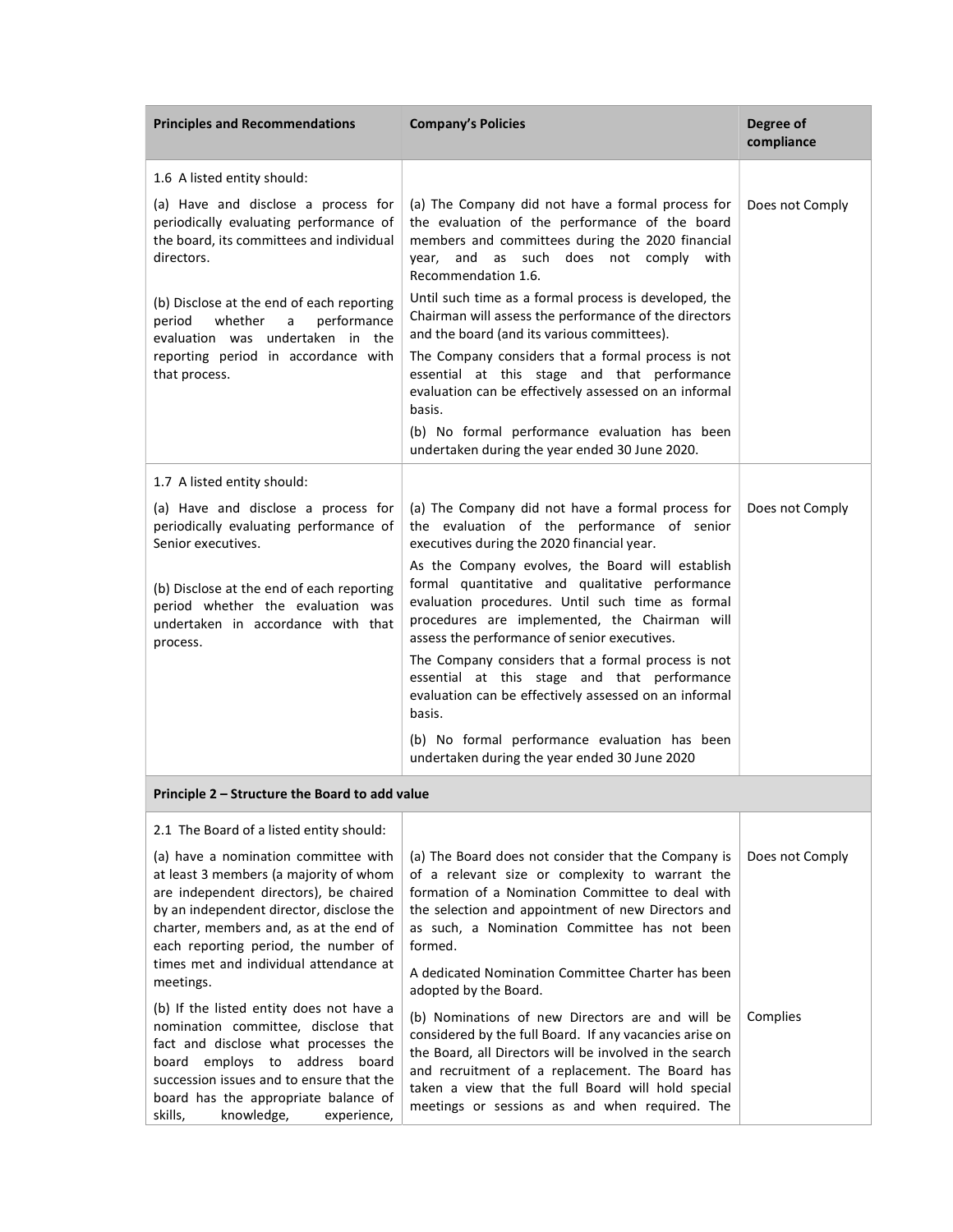| <b>Principles and Recommendations</b>                                                                                                                                                                                | <b>Company's Policies</b>                                                                                                                                                                                                                                                                                                                                                                                                | Degree of<br>compliance |
|----------------------------------------------------------------------------------------------------------------------------------------------------------------------------------------------------------------------|--------------------------------------------------------------------------------------------------------------------------------------------------------------------------------------------------------------------------------------------------------------------------------------------------------------------------------------------------------------------------------------------------------------------------|-------------------------|
| independence and diversity to enable it<br>discharge<br>its<br>duties<br>and<br>to<br>responsibilities effectively.                                                                                                  | Board is confident that this process for selection,<br>including undertaking appropriate checks before<br>appointing a person, or putting forward to<br>Shareholders a candidate for election is stringent.                                                                                                                                                                                                              |                         |
|                                                                                                                                                                                                                      | Full details of all Directors will be provided to<br>Shareholders in the Company's annual reports and on<br>the Company's website www.riversgold.com.au.                                                                                                                                                                                                                                                                 |                         |
| 2.2                                                                                                                                                                                                                  |                                                                                                                                                                                                                                                                                                                                                                                                                          |                         |
| A listed entity should have and disclose<br>a board skills matrix setting out the mix<br>of skills and diversity that the board<br>currently has or is looking to achieve in                                         | The Board considers the current mix of skills and<br>experience of members of the Board and its senior<br>management is sufficient to meet the requirements<br>of the Company.                                                                                                                                                                                                                                           | Does not comply         |
| its membership.                                                                                                                                                                                                      | Although the skills, experience and expertise of each<br>Director is set out in the Directors' Report section of<br>the Company's Annual Report, the Company does not<br>have a formal board skills matrix.                                                                                                                                                                                                              |                         |
| 2.3                                                                                                                                                                                                                  |                                                                                                                                                                                                                                                                                                                                                                                                                          |                         |
| (a) Disclosure of names of independent<br>directors on the board;                                                                                                                                                    | (a) During the 2020 financial year, the Board<br>considered Mr Simon Andrew, Mr Simon Bolster and                                                                                                                                                                                                                                                                                                                        | Complies                |
| (b) Disclose any independent director's<br>position<br>interest,<br>association<br>or<br>relationship with the entity if it is<br>Box<br>2.3<br>described<br>in<br>of<br>the<br>Recommendations and disclose why the | Mr Michael Davy (until resigned 24 June 2020) to be<br>Independent Directors.<br>During the 2020 financial year, neither<br>(b)<br>Independent Director held more than 5% of the<br>Shares in the Company and each Independent                                                                                                                                                                                           |                         |
| board still considers such director to be<br>indpendent;                                                                                                                                                             | Director is not related to any other Director or senior<br>executive of the Company.                                                                                                                                                                                                                                                                                                                                     |                         |
| (c) Disclose the length of service of each<br>director.                                                                                                                                                              | <b>The</b><br>Board<br>asseses<br>whether<br><b>Directors</b><br>are<br>independent of management or other relationships<br>that could materially interfere with objective,<br>unfettered or independent judgement by the Director<br>or the Director's ability to act in the best interest of<br>the Company. The Board retains ultimate discretion<br>in their judgement to determine if a Director is<br>independent. |                         |
|                                                                                                                                                                                                                      | Information regarding the independence of Directors<br>are documented in the Board Charter which is<br>available on the Comany's website.                                                                                                                                                                                                                                                                                |                         |
|                                                                                                                                                                                                                      | (c) Length of service of each Director is disclosed in<br>the Company's Annual Report, a copy of which can be<br>Company's<br>found<br>on<br>the<br>website<br>www.riversgold.com.au                                                                                                                                                                                                                                     |                         |
| 2.4                                                                                                                                                                                                                  |                                                                                                                                                                                                                                                                                                                                                                                                                          |                         |
| majority of the Board should be<br>The<br>independent directors.                                                                                                                                                     | During the 2020 financial year, the Board did<br>comprise a majority of independent directors.                                                                                                                                                                                                                                                                                                                           | Complies                |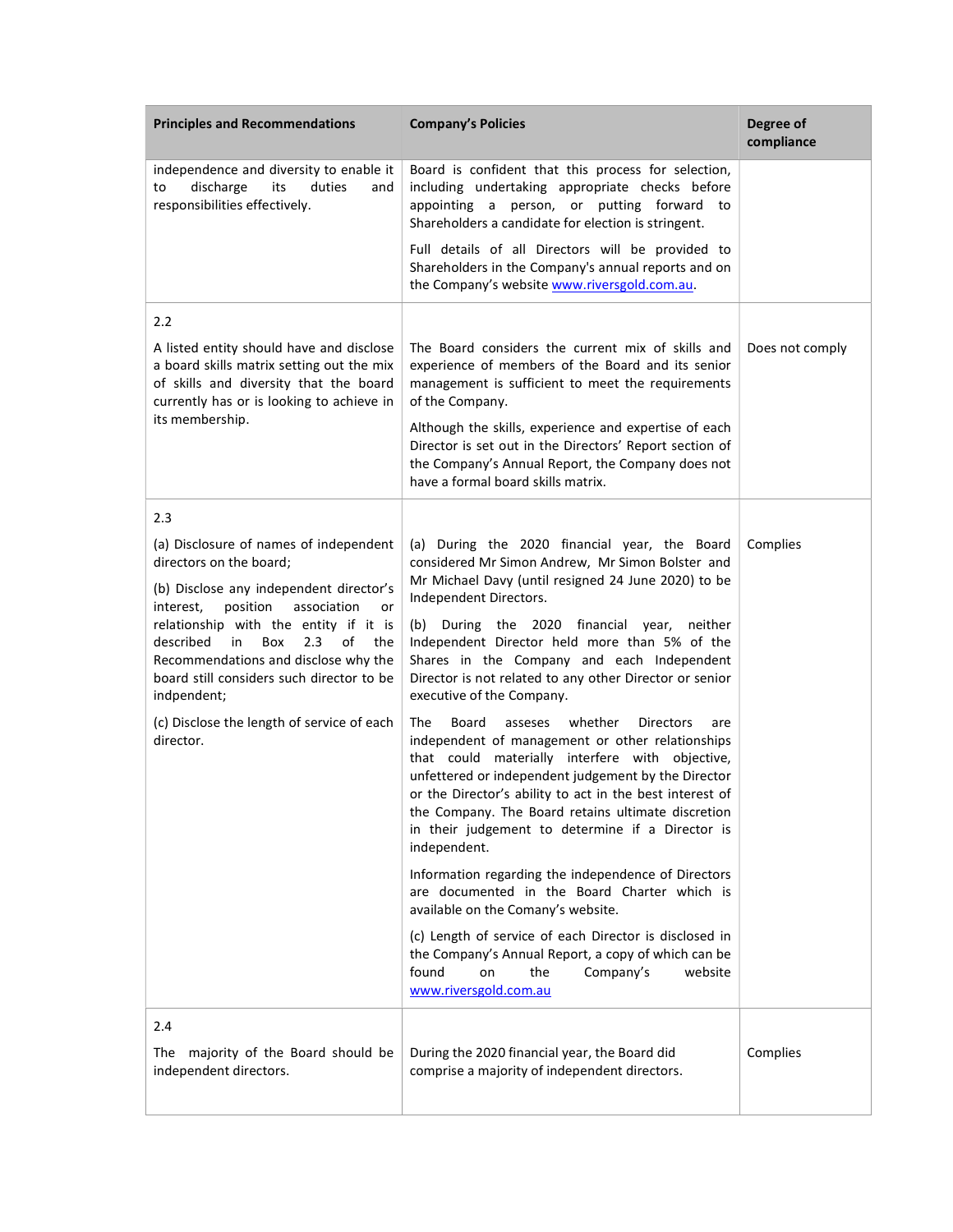| <b>Principles and Recommendations</b>                                                                                                                                                                       | <b>Company's Policies</b>                                                                                                                                                                                                                                                                                                                                                                             | Degree of<br>compliance          |
|-------------------------------------------------------------------------------------------------------------------------------------------------------------------------------------------------------------|-------------------------------------------------------------------------------------------------------------------------------------------------------------------------------------------------------------------------------------------------------------------------------------------------------------------------------------------------------------------------------------------------------|----------------------------------|
| 2.5                                                                                                                                                                                                         |                                                                                                                                                                                                                                                                                                                                                                                                       |                                  |
| The chair of the board of a listed entity<br>should be an independent director, and<br>in particular, should not be the same<br>person as the Chief Executive Officer.                                      | During the 2020 financial year, Mr Webster was<br>temporarilty in the executive role<br>til Mr Justin<br>Boylson was appointed on 29 August 2019 as<br>Executive Director, and as such, was not considered<br>independent to that date. Mr Simon Andrew was<br>appointed on 29 August 2019 and took the role of<br>Non-Executive Chaiman                                                              | Complied from 29<br>August 2019. |
| 2.6                                                                                                                                                                                                         |                                                                                                                                                                                                                                                                                                                                                                                                       |                                  |
| A listed entity should have a program<br>for inducting new directors and provide<br>appropriate professional development<br>opportunities for directors to develop<br>and maintain the skills and knowledge | Upon appointment, new Directors will be subject to<br>relevant induction procedures to provide the<br>incoming individual with sufficient knowledge of the<br>entity and its operating environment to enable them<br>to fulfill their role effectively.                                                                                                                                               | Does not comply                  |
| required to perform their roles as<br>directors effectively.                                                                                                                                                | The Board will, when it considers the Company to be<br>of an appropriate size, implement a formal induction<br>process that complies with Recommendation 2.6.                                                                                                                                                                                                                                         |                                  |
| Principle 3 - Act Ethically and Responsibly                                                                                                                                                                 |                                                                                                                                                                                                                                                                                                                                                                                                       |                                  |
| 3.1                                                                                                                                                                                                         |                                                                                                                                                                                                                                                                                                                                                                                                       |                                  |
| A listed entity should:<br>(a) have a code of conduct for its<br>directors,<br>senior<br>executives<br>and<br>employees; and                                                                                | (a) The Company has developed a Code of Conduct<br>for Directors, management and staff, underlying the<br>Company's commitment to high ethical standards in<br>the conduct of the Company's business. The Board is<br>responsible for ensuring the Company's compliance<br>with the Code and the good and fair management of<br>reports of any breaches.                                              | Complies                         |
|                                                                                                                                                                                                             | The Company's Securities Trading Policy applies to all<br>Directors, Officers and Employees and sets out the<br>prohibition against insider trading and prescribes<br>certain requirements for dealing in the Company's<br>securities.                                                                                                                                                                |                                  |
| (b) disclose the code or a summary of<br>the code.<br>3.3                                                                                                                                                   | (b)<br>The Code of Conduct and Securities Trading<br>Policy are available on the Company's website<br>www.riversgold.com.au.                                                                                                                                                                                                                                                                          |                                  |
| A listed company should:<br>(a) have<br>and<br>disclose<br>a<br>whistleblower policy                                                                                                                        | The Company has adopted a policy for<br>(a)<br>Whistleblower protection. This policy provides<br>information to assist staff to make disclosures<br>and sets out how the company will protect<br>them from any form of retailiation when they<br>make legitamite whistleblowing disclosures<br>The Whistleblower Protection Policy is available<br>on the Company's website<br>www.riversgold.com.au. | Complies                         |
|                                                                                                                                                                                                             |                                                                                                                                                                                                                                                                                                                                                                                                       |                                  |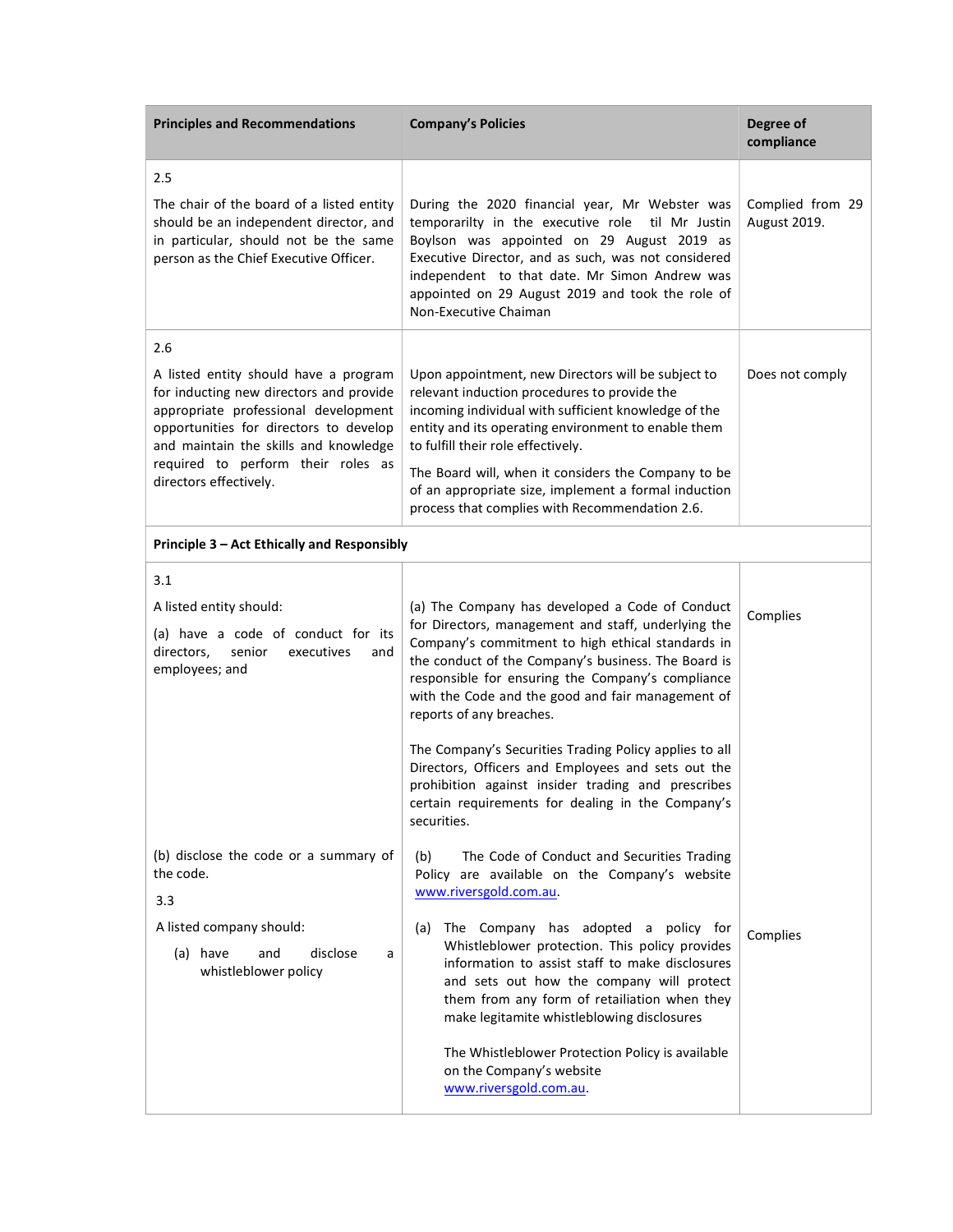| <b>Principles and Recommendations</b>                                                      | <b>Company's Policies</b>                                                                                                                                                                                                                                                                               | Degree of<br>compliance |
|--------------------------------------------------------------------------------------------|---------------------------------------------------------------------------------------------------------------------------------------------------------------------------------------------------------------------------------------------------------------------------------------------------------|-------------------------|
| 3.4                                                                                        |                                                                                                                                                                                                                                                                                                         |                         |
| A listed company should:<br>(a) have and disclose a anti-bribery<br>and corrruption policy | (a) The Company has adopted a policy for anit-<br>bribery and corruption. This policy provides<br>information to assist staff to make disclosures and<br>maangement of gifts and benefits.<br>The Anti-bribery and corruption policy is available<br>on the Company's website<br>www.riversgold.com.au. | Complies                |
| Principle 4 – Safeguard integrity in corporate reporting                                   |                                                                                                                                                                                                                                                                                                         |                         |
| 41                                                                                         |                                                                                                                                                                                                                                                                                                         |                         |

| 4.1                                                                                                                                                                                                                                                                                                                                                                                                                                                                                                                                                                                                                                                                                                                                                                                                                                                                                                                                                   |                                                                                                                                                                                                                                                                                                                                                                                                                                                                                                                                                                                                                                                                                                                                                                                                                                                                                                                                                                             |                 |
|-------------------------------------------------------------------------------------------------------------------------------------------------------------------------------------------------------------------------------------------------------------------------------------------------------------------------------------------------------------------------------------------------------------------------------------------------------------------------------------------------------------------------------------------------------------------------------------------------------------------------------------------------------------------------------------------------------------------------------------------------------------------------------------------------------------------------------------------------------------------------------------------------------------------------------------------------------|-----------------------------------------------------------------------------------------------------------------------------------------------------------------------------------------------------------------------------------------------------------------------------------------------------------------------------------------------------------------------------------------------------------------------------------------------------------------------------------------------------------------------------------------------------------------------------------------------------------------------------------------------------------------------------------------------------------------------------------------------------------------------------------------------------------------------------------------------------------------------------------------------------------------------------------------------------------------------------|-----------------|
| The board of a listed entity should:<br>(a) have an audit committee which:                                                                                                                                                                                                                                                                                                                                                                                                                                                                                                                                                                                                                                                                                                                                                                                                                                                                            | (a) The Board has not established a separate Audit<br>Committee.                                                                                                                                                                                                                                                                                                                                                                                                                                                                                                                                                                                                                                                                                                                                                                                                                                                                                                            | Does not comply |
| (1) has at least three members, all<br>of whom<br>are non-executive<br>directors and a majority of whom<br>are independent directors; and<br>(2) is chaired by an independent<br>director, who is not the chair of<br>the board.<br>and disclose:<br>(3) the charter of the committee;<br>(4) the relevant qualifications and<br>experience of the members of the<br>committee; and<br>(5) in relation to each reporting<br>period, the number of times the<br>committee met throughout the<br>and<br>the<br>individual<br>period<br>attendances of the members at<br>those meetings; or<br>(b) if it does not have an audit<br>committee, disclose that fact and the<br>processes<br>it<br>employs<br>that<br>independently verify and safeguard the<br>integrity of its corporate reporting,<br>including the<br>processes<br>for<br>the<br>appointment and removal of the<br>external auditor and the rotation of the<br>audit engagement partner. | However the full board operates under the adopted<br>Audit Committee Charter, which is available for<br>review on the Company's website<br>www.riversgold.com.au, and carries out the functions<br>delegated under that charter.<br>(b) The Board does not consider that the<br>Company is of a size nor are the affairs of a<br>complexity sufficient to warrant the<br>formation of a separate Audit Committee.<br>The full board is considered to be able to<br>meet the objectives of the best practice<br>recommendations and discharge its duties in<br>this area.<br>External audit recommendations, internal control<br>matters and any other matters that arise from half<br>yearly reviews and the annual statutory audit will be<br>discussed directly between the Board and the Audit<br>Engagement Partner.<br>The Board encourages contact between Non-<br>Executive Directors and the Company's external<br>auditors, independently of executive management. | Complies 4.1(b) |
| 4.2<br>The board of a listed entity should,<br>before it approves the entity's financial<br>statements for a financial<br>period,                                                                                                                                                                                                                                                                                                                                                                                                                                                                                                                                                                                                                                                                                                                                                                                                                     | The Chief Executive Officer and Chief Financial Officer<br>(or equivalent) prepare a declaration to state the<br>following in writing prior to the Board approving the                                                                                                                                                                                                                                                                                                                                                                                                                                                                                                                                                                                                                                                                                                                                                                                                      | Complies        |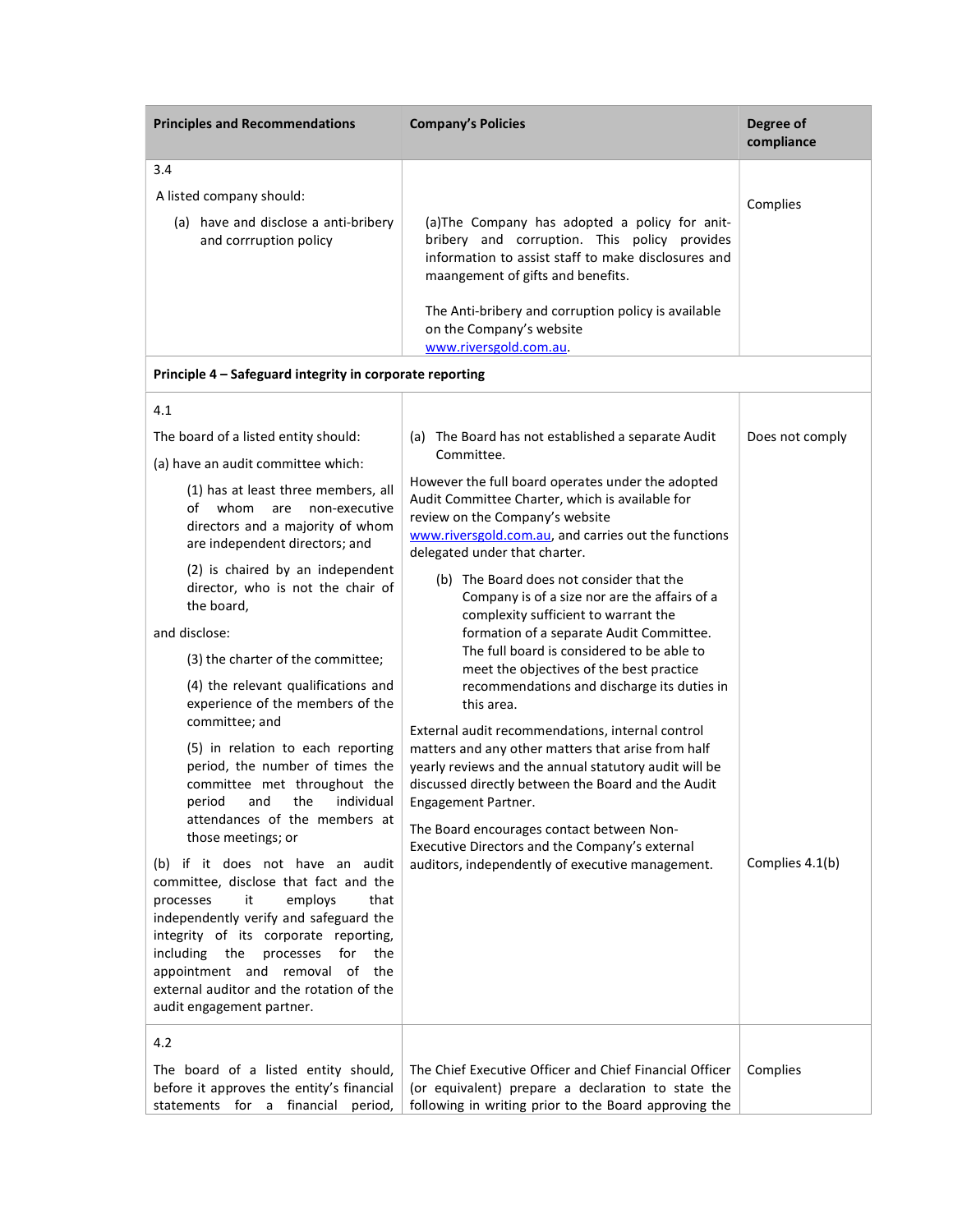| <b>Principles and Recommendations</b>                                                                                                                                                                                                                                                                                                                                                                                                                                                                                                 | <b>Company's Policies</b>                                                                                                                                                                                                                                                                                                                                                                                                                                                                                                                                 | Degree of<br>compliance |
|---------------------------------------------------------------------------------------------------------------------------------------------------------------------------------------------------------------------------------------------------------------------------------------------------------------------------------------------------------------------------------------------------------------------------------------------------------------------------------------------------------------------------------------|-----------------------------------------------------------------------------------------------------------------------------------------------------------------------------------------------------------------------------------------------------------------------------------------------------------------------------------------------------------------------------------------------------------------------------------------------------------------------------------------------------------------------------------------------------------|-------------------------|
| receive from its Chief Executive Officer<br>and Chief Financial Officer a declaration<br>that, in their opinion, the financial<br>records of the entity have been properly<br>maintained and that the financial<br>statements comply with the appropriate<br>accounting standards and give a true<br>and fair view of the financial position<br>and performance of the entity and that<br>the opinion has been formed on the<br>basis of a sound system of risk<br>management and internal control which<br>is operating effectively. | Company's financial statements for a financial period<br>that in their opinion:<br>o the Company's financial reports have been<br>properly maintained and contain a true and fair<br>view, in all material respects, of the financial<br>condition and operating performance of the<br>Company and comply with relevant accounting<br>standards; and<br>$\circ$ that the opinion is founded on a sound system of<br>risk management and that the system is operating<br>effectively in all material respects in relation to<br>financial reporting risks. |                         |
| 4.3<br>Ensure external auditor attend the AGM<br>and is available to answer questions<br>from shareholders relevant to the audit.                                                                                                                                                                                                                                                                                                                                                                                                     | The Company's Board ensures that the Company's<br>external auditor attends its AGM and is available to<br>answer questions from security holders relevant to<br>the audit.                                                                                                                                                                                                                                                                                                                                                                                | Complies                |
| Principle 5 - Make timely and balanced disclosure                                                                                                                                                                                                                                                                                                                                                                                                                                                                                     |                                                                                                                                                                                                                                                                                                                                                                                                                                                                                                                                                           |                         |
| 5.1<br>(a)<br>Establish written<br>policies<br>for<br>complying<br>with<br>ASX<br>continuous<br>disclosure obligationsunder the Listing<br>Rules; and<br>(b) Disclose those policies or a summary<br>of those policies.                                                                                                                                                                                                                                                                                                               | (a) The Company has established a Disclosure Policy,<br>to ensure that it complies with the continuous<br>disclosure regime under the ASX Listing Rules and the<br>Corporations Act.<br>(b) The Disclosure Policy is available on the<br>Company's website www.riversgold.com.au.                                                                                                                                                                                                                                                                         | Complies                |
| Principle 6 - Respect the rights of security holders                                                                                                                                                                                                                                                                                                                                                                                                                                                                                  |                                                                                                                                                                                                                                                                                                                                                                                                                                                                                                                                                           |                         |
| 6.1<br>Provide information about the Company<br>and its governance via a website.                                                                                                                                                                                                                                                                                                                                                                                                                                                     | adopted<br>Shareholder<br>The<br>Company<br>has<br>a<br>Communications Strategy that is available for review<br>on its website www.riversgold.com.au<br>Information regarding the Company's management,<br>governance,<br>corporate<br>operations<br>and<br>other<br>information relevant to investors and prospective<br>investors is also updated regularly on its website.                                                                                                                                                                             | Complies                |
| 6.2<br>Design and implement an investor<br>facilitate<br>relations<br>program<br>to<br>communication with shareholders.                                                                                                                                                                                                                                                                                                                                                                                                               | The Company has adopted a formal shareholder<br>communication policy and strategy, and seeks to<br>inform investors of developments regularly by<br>communicating through ASX announcements and by<br>providing information on its website.<br>Investors are encouraged to attend the Company's<br>security holder meetings, and are able to contact                                                                                                                                                                                                      | Complies                |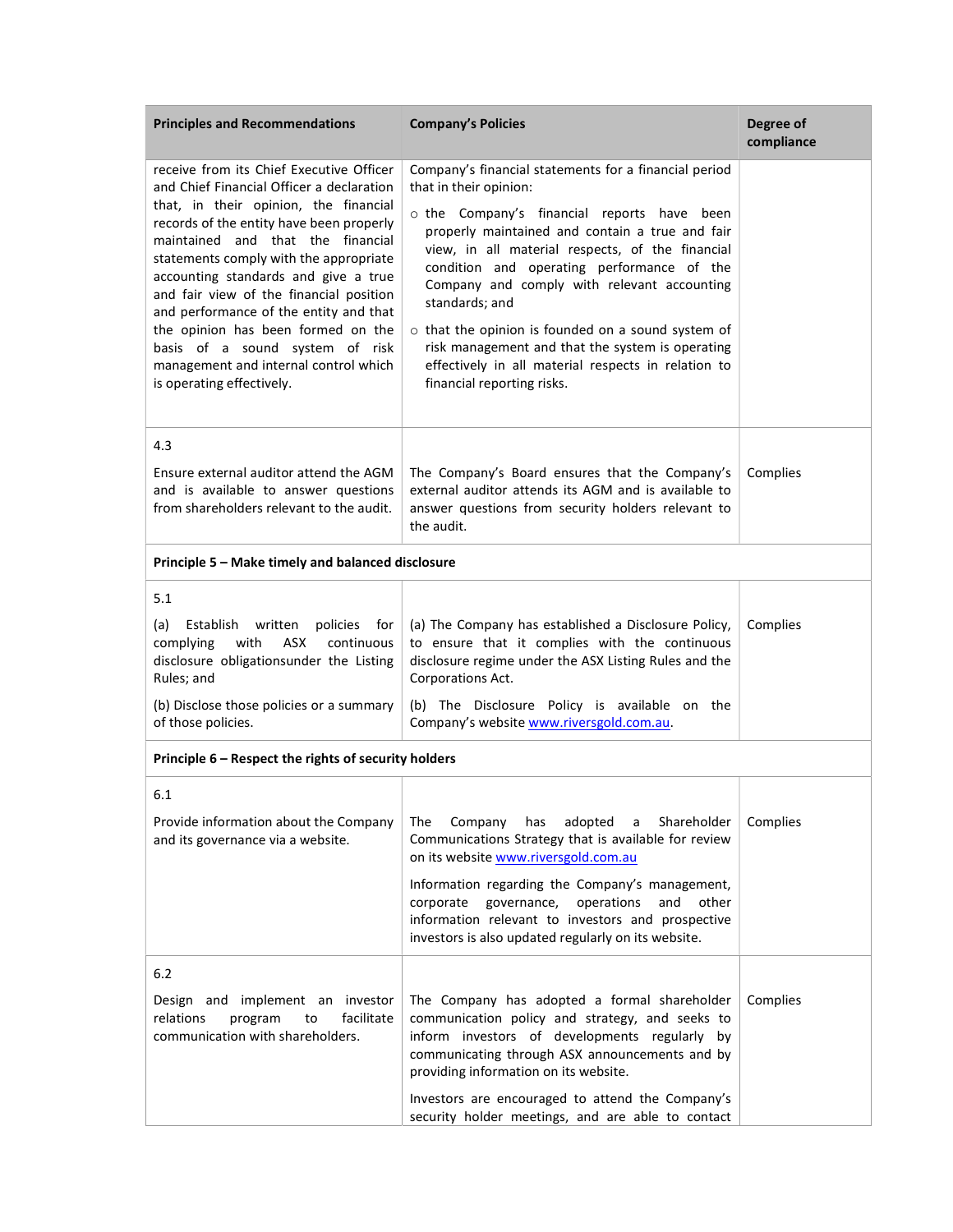| <b>Principles and Recommendations</b>                                                                                                                              | <b>Company's Policies</b>                                                                                                                                                                                                                                                                           | Degree of<br>compliance   |
|--------------------------------------------------------------------------------------------------------------------------------------------------------------------|-----------------------------------------------------------------------------------------------------------------------------------------------------------------------------------------------------------------------------------------------------------------------------------------------------|---------------------------|
|                                                                                                                                                                    | management by email info@riversgold.com.au or by<br>phone (08) 6500 7375.                                                                                                                                                                                                                           |                           |
| 6.3                                                                                                                                                                |                                                                                                                                                                                                                                                                                                     |                           |
| Disclose policies and processes to<br>facilitate and encourage shareholder<br>participation at meetings.                                                           | The Company has adopted a formal shareholder<br>communication policy regarding participation at its<br>security holder meetings.                                                                                                                                                                    | Complies                  |
|                                                                                                                                                                    | The Company does provide meeting documents in a<br>timely manner and seeks to hold meetings that may<br>be attended by security holders in convenient<br>locations and at times considered to be reasonable.                                                                                        |                           |
|                                                                                                                                                                    | Security holders attending such meetings are<br>encouraged to attend and participate, both during<br>and after the formal notified business.                                                                                                                                                        |                           |
| 6.4                                                                                                                                                                |                                                                                                                                                                                                                                                                                                     |                           |
| Provide the option for security holders<br>to receive communications from, and<br>send communications to, the Company<br>and its security registry electronically. | All security holders are encouraged to provide the<br>Company's share registry with email addresses to<br>enable electronic communication.<br>In<br>addition<br>provision is made, where possible, for security<br>holders to be able to vote on AGM and general<br>meeting matters electronically. | Complies                  |
|                                                                                                                                                                    | Security holders<br>may contact the Company<br>electronically by email info@riversgold.com.au or via<br>the website of the Company's share registry on<br>www.computershare.com/au                                                                                                                  |                           |
| Principle 7 – Recognise and manage risk                                                                                                                            |                                                                                                                                                                                                                                                                                                     |                           |
| 7.1                                                                                                                                                                |                                                                                                                                                                                                                                                                                                     |                           |
| The board of a listed entity should:                                                                                                                               | The Board has not established a separate Risk                                                                                                                                                                                                                                                       |                           |
| (a) have a committee or committees to<br>oversee risk, each of which:                                                                                              | Management Committee. However the full Board<br>operates under the adopted Risk Management Policy.                                                                                                                                                                                                  | Does not comply<br>7.1(a) |
| (1) has at least three members, a<br>of<br>majority<br>whom<br>are<br>independent directors; and                                                                   | The Board is ultimately responsible for risk oversight<br>and risk management. Discussions on the recognition<br>and management of risks are also considered at each<br>Board meeting.                                                                                                              |                           |
| (2) is chaired by an independent<br>director,                                                                                                                      | The Board has adopted a Risk Management Policy.                                                                                                                                                                                                                                                     |                           |
| and disclose:                                                                                                                                                      | Under the Risk Management Policy, responsibility and                                                                                                                                                                                                                                                |                           |
| (3) the charter of the committee;                                                                                                                                  | control risk management is delegated to the<br>appropriate level of management within the                                                                                                                                                                                                           |                           |
| (4)<br>the<br>members<br>of<br>the<br>committee; and                                                                                                               | Company with the Chief Executive Officer, supported<br>by the senior executive team, having ultimate<br>responsibility to the Board for the implementation of                                                                                                                                       |                           |
| (5) as at the end of each reporting<br>period, the number of times the<br>committee met throughout the<br>individual<br>period<br>and<br>the                       | the risk management and control framework.<br>The Risk Management Policy is available on the<br>Company's website www.riversgold.com.au.                                                                                                                                                            |                           |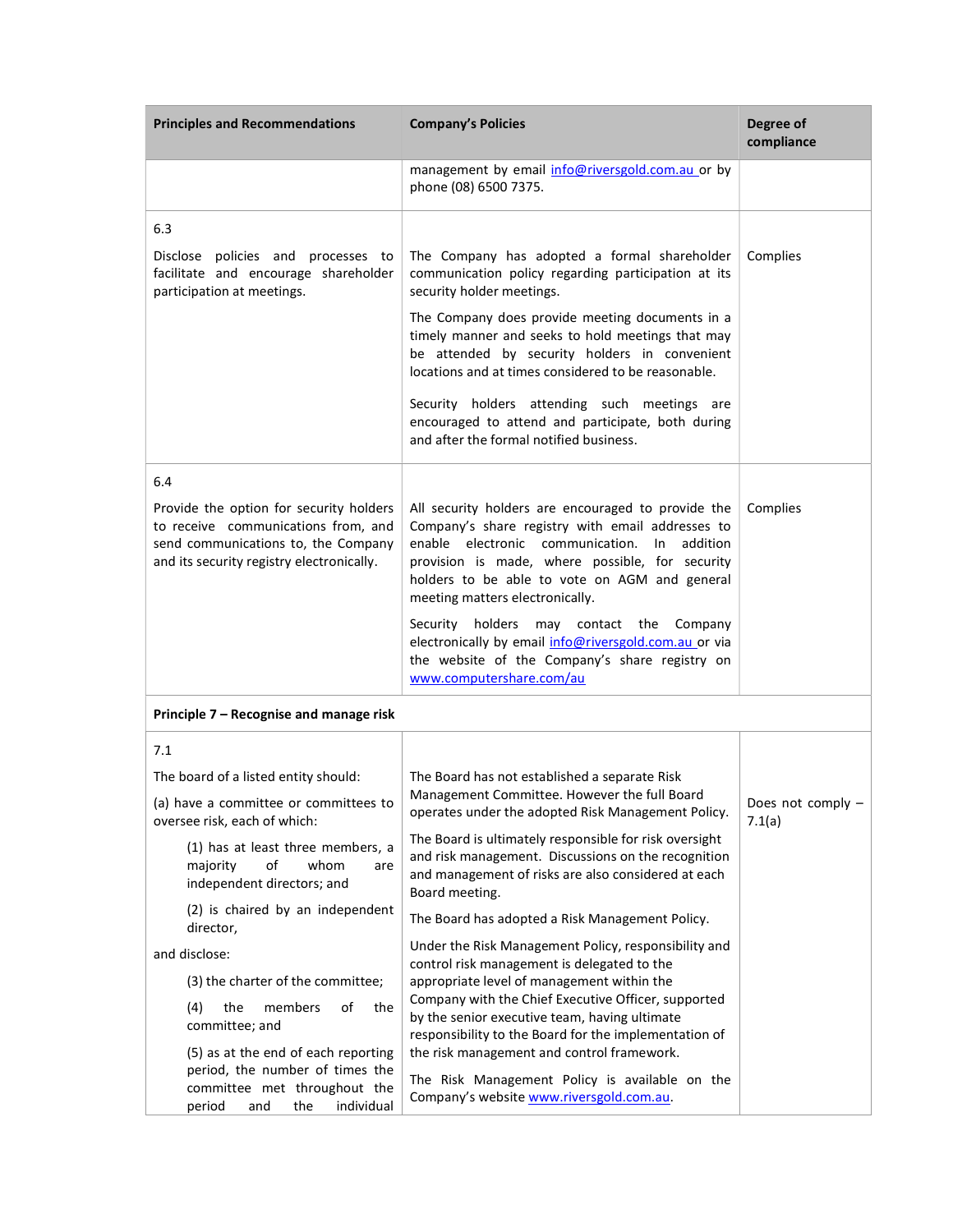| <b>Principles and Recommendations</b>                                                                                                                                                                                                                                                                                                                                                 | <b>Company's Policies</b>                                                                                                                                                                                                                                                                                                                                                                                                                                                                                                                                                                                                                                                                                                                                                                                                                                                                               | Degree of<br>compliance     |
|---------------------------------------------------------------------------------------------------------------------------------------------------------------------------------------------------------------------------------------------------------------------------------------------------------------------------------------------------------------------------------------|---------------------------------------------------------------------------------------------------------------------------------------------------------------------------------------------------------------------------------------------------------------------------------------------------------------------------------------------------------------------------------------------------------------------------------------------------------------------------------------------------------------------------------------------------------------------------------------------------------------------------------------------------------------------------------------------------------------------------------------------------------------------------------------------------------------------------------------------------------------------------------------------------------|-----------------------------|
| attendances of the members at<br>those meetings; or                                                                                                                                                                                                                                                                                                                                   |                                                                                                                                                                                                                                                                                                                                                                                                                                                                                                                                                                                                                                                                                                                                                                                                                                                                                                         |                             |
| (b) if it does not have a risk committee<br>or committees that satisfy (a) above,<br>disclose that fact and the processes it<br>employs for overseeing the entity's risk<br>management framework.                                                                                                                                                                                     |                                                                                                                                                                                                                                                                                                                                                                                                                                                                                                                                                                                                                                                                                                                                                                                                                                                                                                         | Complies $-7.1(b)$          |
| 7.2                                                                                                                                                                                                                                                                                                                                                                                   |                                                                                                                                                                                                                                                                                                                                                                                                                                                                                                                                                                                                                                                                                                                                                                                                                                                                                                         |                             |
| The board or a committee of the board<br>should:                                                                                                                                                                                                                                                                                                                                      | The Board and senior management review and<br>identify risks to the Company and its assets on an                                                                                                                                                                                                                                                                                                                                                                                                                                                                                                                                                                                                                                                                                                                                                                                                        | Does not comply -<br>7.2(a) |
| (a) review the entity's risk management<br>framework at least annually to satisfy<br>itself that it continues to be sound; and                                                                                                                                                                                                                                                        | ongoing basis. Any new risks identified, or material<br>changes to existing risks are reported on at<br>subsequent board meetings.                                                                                                                                                                                                                                                                                                                                                                                                                                                                                                                                                                                                                                                                                                                                                                      |                             |
| (b) disclose, in relation to each<br>reporting period, whether such a review<br>has taken place.                                                                                                                                                                                                                                                                                      | During the 2020 financial year, the Company did not<br>undertake a formal review of the Group's risk<br>management framework at Board level.                                                                                                                                                                                                                                                                                                                                                                                                                                                                                                                                                                                                                                                                                                                                                            | Complies $-7.2(b)$          |
| 7.3                                                                                                                                                                                                                                                                                                                                                                                   |                                                                                                                                                                                                                                                                                                                                                                                                                                                                                                                                                                                                                                                                                                                                                                                                                                                                                                         |                             |
| A listed entity should disclose:<br>(a) if it has an internal audit function,<br>how the function is structured and what<br>role it performs; or<br>(b) if it does not have an internal audit<br>function, that fact and the processes it<br>employs for evaluating and continually<br>improving the effectiveness of its risk<br>management<br>and<br>internal control<br>processes. | The Board does not consider that the Company's<br>operations are of a size or complexity to require a<br>dedicated internal audit function and that processes<br>and inherent risks are sufficiently transparent as to be<br>identified by board members.<br>Board members have direct access to management<br>and employees to request any information regarding<br>the Company's internal control processes.                                                                                                                                                                                                                                                                                                                                                                                                                                                                                          | Does not comply             |
| 7.4                                                                                                                                                                                                                                                                                                                                                                                   |                                                                                                                                                                                                                                                                                                                                                                                                                                                                                                                                                                                                                                                                                                                                                                                                                                                                                                         |                             |
| economic, environmental and social<br>sustainability risk and how it manages<br>those risks.                                                                                                                                                                                                                                                                                          | Disclose any material exposure to The Company's risk management systems are Complies<br>intended to assist in identifying and managing<br>apparent<br>business,<br>potential<br>or<br>economic,<br>environmental and social sustainability risks.<br>The Board ensures a pro-active and structured<br>approach to potential material business sustainability<br>and compliance risk. It regularly assesses risk which<br>include and are not limited to, credit, economic,<br>liquidity, operational,<br>environmental,<br>OH&S.<br>regulatory, market related, technology,<br>social<br>sustainability, HR, product, brand and reputation.<br>Risks are identified, analysed monitored and reported<br>in accordance with the Company's Risk Management<br>Policy. Management reports regularly to the Board as<br>to the effectiveness of the Company's management<br>of its material business risks. |                             |
|                                                                                                                                                                                                                                                                                                                                                                                       | The Risk Management Policy is available on the                                                                                                                                                                                                                                                                                                                                                                                                                                                                                                                                                                                                                                                                                                                                                                                                                                                          |                             |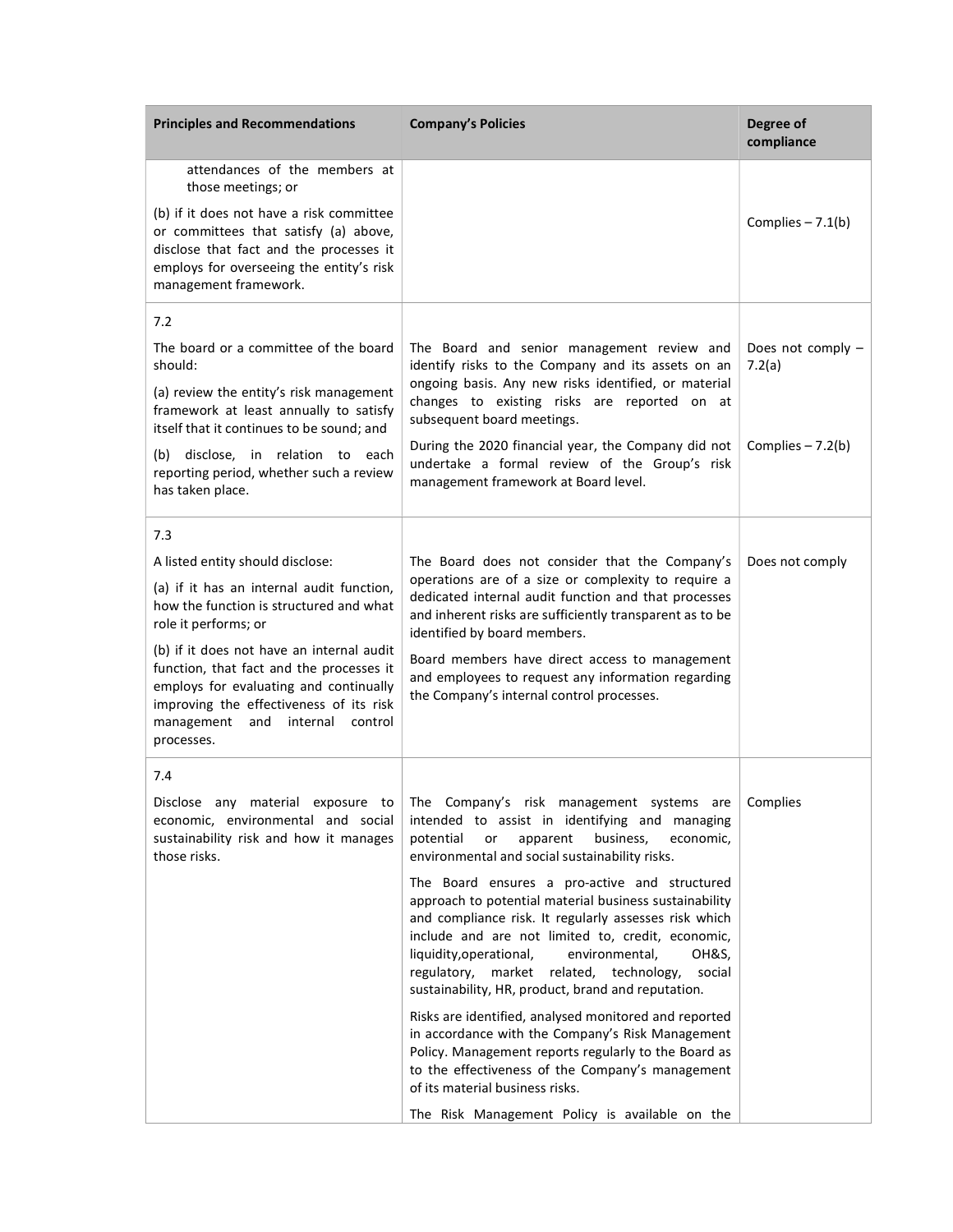| <b>Principles and Recommendations</b>                                                                                                                                                                                                                                                                                                                                                                                                                                                      | <b>Company's Policies</b>                                                                                                                                                                                                                                                                                                                                                                                                                                                             | Degree of<br>compliance     |
|--------------------------------------------------------------------------------------------------------------------------------------------------------------------------------------------------------------------------------------------------------------------------------------------------------------------------------------------------------------------------------------------------------------------------------------------------------------------------------------------|---------------------------------------------------------------------------------------------------------------------------------------------------------------------------------------------------------------------------------------------------------------------------------------------------------------------------------------------------------------------------------------------------------------------------------------------------------------------------------------|-----------------------------|
|                                                                                                                                                                                                                                                                                                                                                                                                                                                                                            | Company's website.                                                                                                                                                                                                                                                                                                                                                                                                                                                                    |                             |
| Principle 8 – Remunerate fairly and responsibly                                                                                                                                                                                                                                                                                                                                                                                                                                            |                                                                                                                                                                                                                                                                                                                                                                                                                                                                                       |                             |
| 8.1<br>The board of a listed entity should:<br>(a) have a remuneration committee<br>which:<br>(1) has at least three members, a<br>of<br>whom<br>majority<br>are<br>independent directors; and<br>(2) is chaired by an independent<br>director,<br>and disclose:<br>(3) the charter of the committee;<br>(4)<br>the<br>members<br>οf<br>the<br>committee; and                                                                                                                              | (a) The Board has not established a separate<br>Remuneration Committee, but has adopted a<br>dedicated Remuneration Committee Charter.<br>(b) The full Board will meet to consider both the level<br>and structure of remuneration and incentive policies<br>for the Executive Directors and key executives within<br>the Company and decide on the Company's<br>remuneration policies.<br>The affected Director or Executive will not participate<br>in the decision-making process. | Does not comply -<br>8.1(a) |
| (5) as at the end of each reporting<br>period, the number of times the<br>committee met throughout the<br>and<br>the<br>individual<br>period<br>attendances of the members at<br>those meetings; or<br>(b) if it does not have a remuneration<br>committee, disclose that fact and the<br>processes it employs for setting the<br>level and composition of remuneration<br>for directors and senior executives and<br>ensuring that such remuneration is<br>appropriate and not excessive. |                                                                                                                                                                                                                                                                                                                                                                                                                                                                                       | Complies $-8.1(b)$          |
| 8.2<br>The Company should separately disclose<br>its policies and practices regarding the<br>remuneration<br>of<br>non-executive<br>directors and the remuneration of<br>executive directors and other senior<br>executives.                                                                                                                                                                                                                                                               | The Company has separate policies relating to the<br>remuneration of Non-Executive Directors and that of<br>Executive Directors and senior executives.<br>This information will be detailed in the Remuneration<br>Report, which forms part of the Directors' Report in<br>the Company's Annual Reports.                                                                                                                                                                              | Complies                    |
| 8.3<br>A listed entity which has an equity-<br>based remuneration scheme should:<br>(a) have a policy on whether<br>participants are permitted to enter into<br>transactions (whether through the use<br>of derivatives or otherwise) which limit<br>the economic risk of participating in the                                                                                                                                                                                             | (a) The Company's Securities Trading Policy prohibits<br>the hedging of risk of fluctuation of the value of the<br>Company's unvested securities.<br>(b) The Securities Trading Policy is available on the<br>Company's website www.riversgold.com.au.                                                                                                                                                                                                                                | Complies                    |